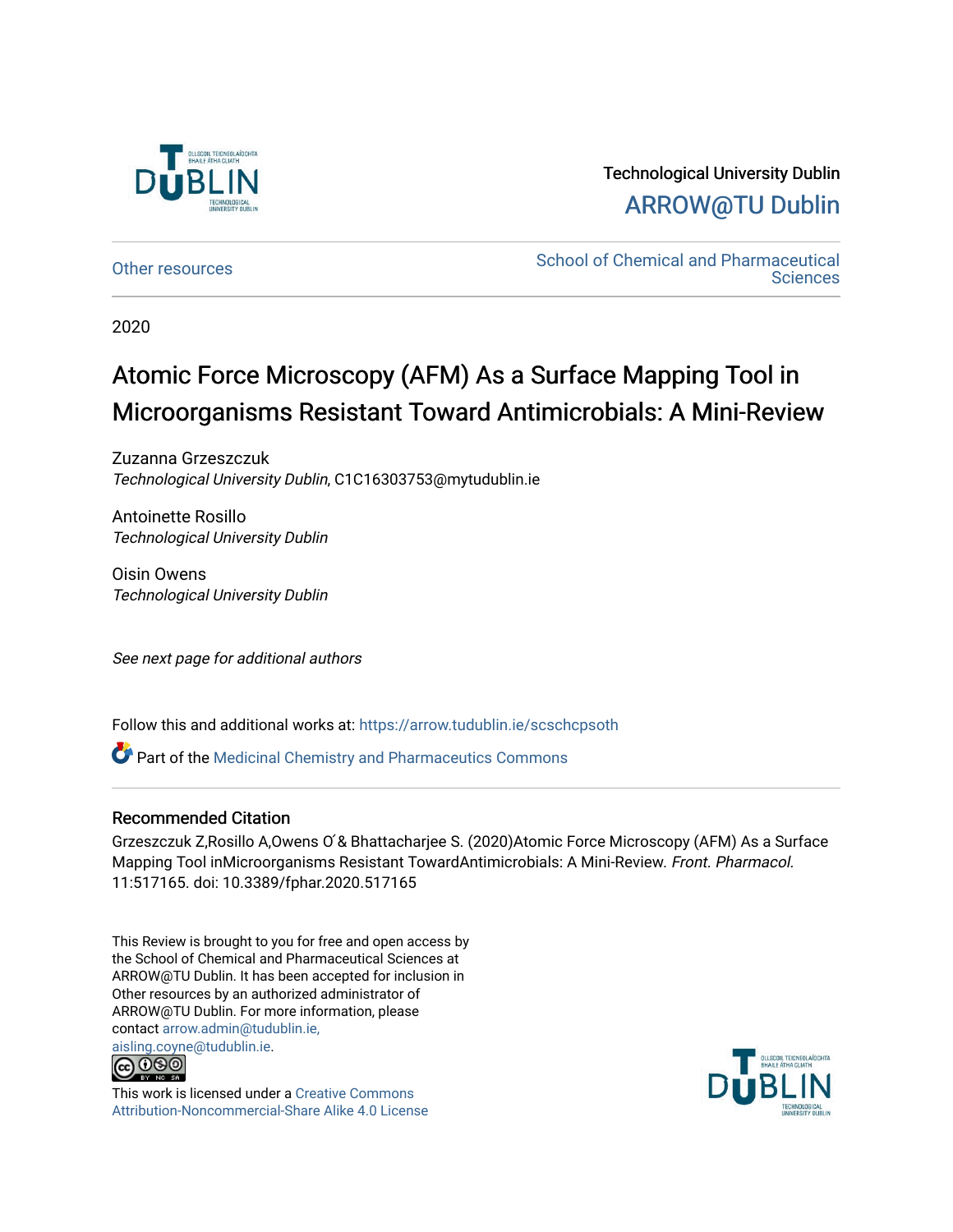## Authors

Zuzanna Grzeszczuk, Antoinette Rosillo, Oisin Owens, and Sourav Bhattacharjee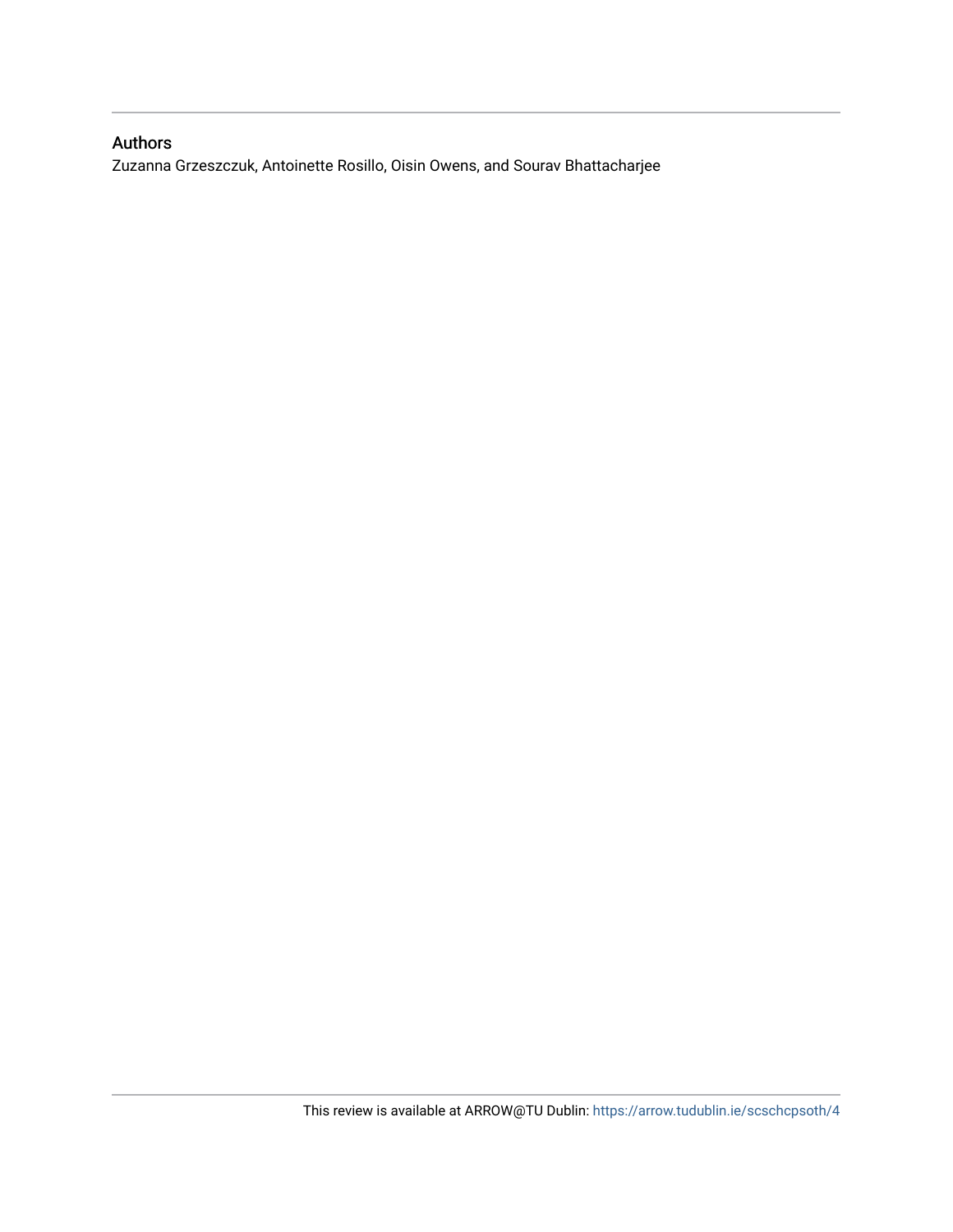



# [Atomic Force Microscopy \(AFM\)](https://www.frontiersin.org/articles/10.3389/fphar.2020.517165/full) [As a Surface Mapping Tool in](https://www.frontiersin.org/articles/10.3389/fphar.2020.517165/full) [Microorganisms Resistant Toward](https://www.frontiersin.org/articles/10.3389/fphar.2020.517165/full) [Antimicrobials: A Mini-Review](https://www.frontiersin.org/articles/10.3389/fphar.2020.517165/full)

Zuzanna Grzeszczuk $^{\text{1+}},$  Antoinette Rosillo $^{\text{1+}},$  Óisín Owens $^{\text{1+}}$  and Sourav Bhattacharjee $^{\text{2+}}$ 

<sup>1</sup> School of Physics, Technological University Dublin, Dublin, Ireland, <sup>2</sup> School of Veterinary Medicine, University College Dublin (UCD), Dublin, Ireland

#### **OPEN ACCESS**

#### Edited by:

D. Ceri Davies, Imperial College London, United Kingdom

#### Reviewed by:

Narasimham L. Parinandi, The Ohio State University, United States Mayur Yergeri, SVKM's Narsee Monjee Institute of Management Studies, India

\*Correspondence:

Sourav Bhattacharjee [sourav.bhattacharjee@ucd.ie](mailto:sourav.bhattacharjee@ucd.ie)

† These authors have contributed equally to this work

#### Specialty section:

This article was submitted to Translational Pharmacology, a section of the journal Frontiers in Pharmacology

Received: 03 December 2019 Accepted: 14 September 2020 Published: 02 October 2020

#### Citation:

Grzeszczuk Z, Rosillo A, Owens Ó and Bhattachariee S (2020) Atomic Force Microscopy (AFM) As a Surface Mapping Tool in Microorganisms Resistant Toward Antimicrobials: A Mini-Review. Front. Pharmacol. 11:517165. [doi: 10.3389/fphar.2020.517165](https://doi.org/10.3389/fphar.2020.517165)

The worldwide emergence of antimicrobial resistance (AMR) in pathogenic microorganisms, including bacteria and viruses due to a plethora of reasons, such as genetic mutation and indiscriminate use of antimicrobials, is a major challenge faced by the healthcare sector today. One of the issues at hand is to effectively screen and isolate resistant strains from sensitive ones. Utilizing the distinct nanomechanical properties (e.g., elasticity, intracellular turgor pressure, and Young's modulus) of microbes can be an intriguing way to achieve this; while atomic force microscopy (AFM), with or without modification of the tips, presents an effective way to investigate such biophysical properties of microbial surfaces or an entire microbial cell. Additionally, advanced AFM instruments, apart from being compatible with aqueous environments—as often is the case for biological samples—can measure the adhesive forces acting between AFM tips/cantilevers (conjugated to bacterium/virion, substrates, and molecules) and target cells/surfaces to develop informative forcedistance curves. Moreover, such force spectroscopies provide an idea of the nature of intercellular interactions (e.g., receptor-ligand) or propensity of microbes to aggregate into densely packed layers, that is, the formation of biofilms — a property of resistant strains (e.g., Staphylococcus aureus, Pseudomonas aeruginosa). This mini-review will revisit the use of single-cell force spectroscopy (SCFS) and single-molecule force spectroscopy (SMFS) that are emerging as powerful additions to the arsenal of researchers in the struggle against resistant microbes, identify their strengths and weakness and, finally, prioritize some future directions for research.

Keywords: antimicrobial resistance, multidrug resistance, atomic force microscopy (AFM), nanomechanics, nanoindentation, single-cell force spectroscopy (SCFS), single-molecule force spectroscopy (SMFS)

## INTRODUCTION

The emergence of widespread antimicrobial resistance (AMR) exhibited now by many commonly encountered pathogens including bacteria (e.g., Gram-positive: Staphylococcus aureus, Streptococcus pyogenes, Mycobacterium tuberculosis, and Clostridium difficile; and Gram-negative: Escherichia coli, Klebsiella pneumoniae, Salmonella typhi, Pseudomonas aeruginosa, and Neisseria gonorroheae),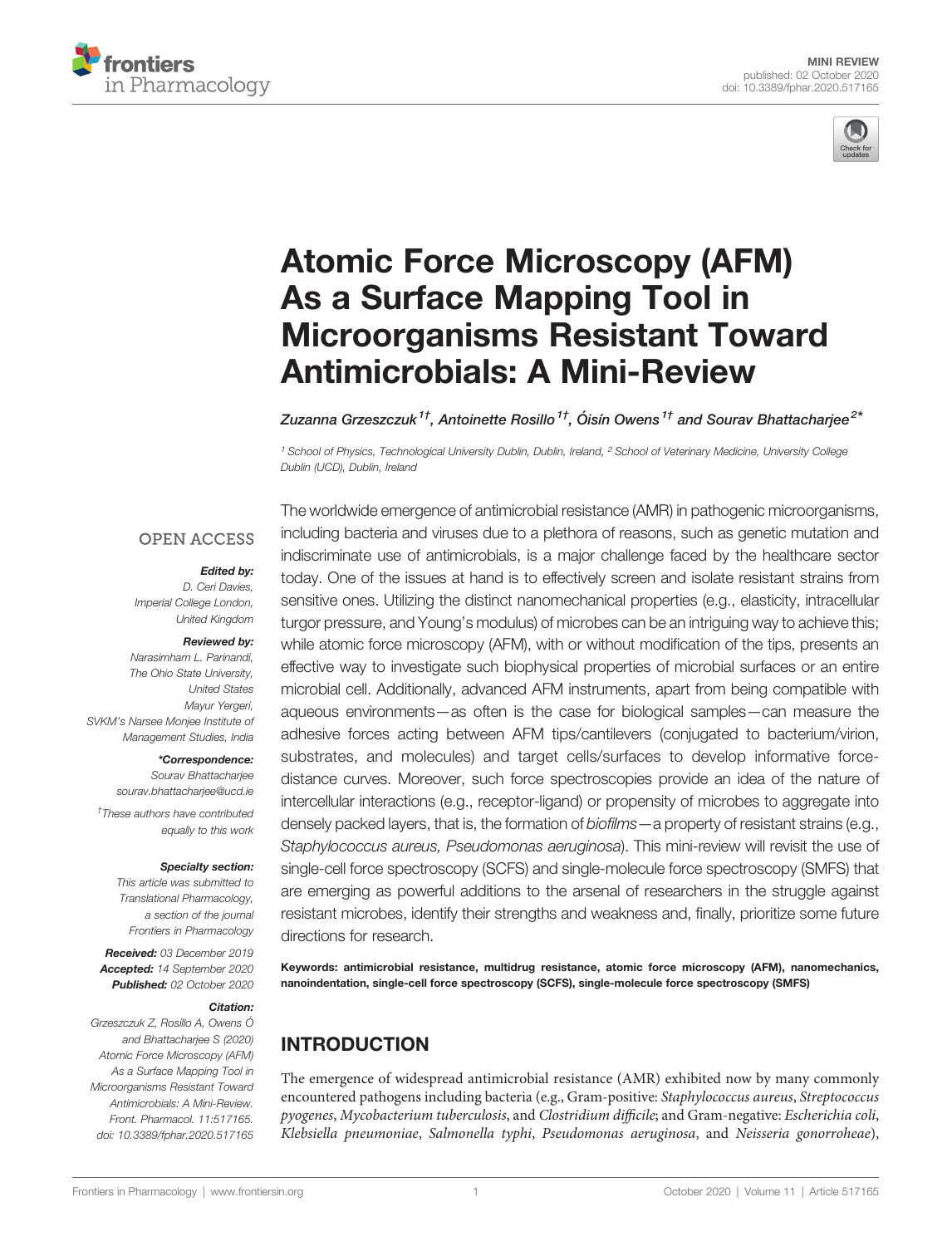viruses (e.g., hepatitis B and C, herpes, and influenza), and fungi (e.g., Candida albicans, Aspergillus fumigatus, and Cryptococcus  $neoformans$ ) against a range of popular antimicrobials, such as  $\beta$ lactam antibiotics, macrolides, tetracyclines, aminoglycosides, fluoroquinolones, antihelminthics, and antifungals [\(Singer et al.,](#page-9-0) [2016](#page-9-0); [Naylor et al., 2018](#page-8-0); [Hofer, 2019;](#page-7-0) [Laws et al., 2019\)](#page-8-0), in both human and veterinary medicine, such as the resistance noted against ivermectin in animal husbandry (O'[Shaughnessy et al.,](#page-8-0) [2019](#page-8-0)), is a major challenge today. Indiscriminate use of antibiotics due to their widespread availability and over-the-counter sales, often without prescription and in conjunction with poor sanitation, inadequate water purification, and wastewater management, as often occurs in developing countries, is posited to be a prime contributing factor to the surge of multidrug-resistant (MDR) strains, including methicillin-resistant Staphylococcus aureus (MRSA, [Okwu et al.,](#page-8-0) [2019](#page-8-0)) and vancomycin-resistant Enterococcus (VRE; [Cetinkaya](#page-7-0) [et al., 2000\)](#page-7-0)—collectively termed as the superbugs [\(Davies and](#page-7-0) [Davies, 2010;](#page-7-0) [Khan and Khan, 2016](#page-8-0)). However, mutations within the genomes of microorganisms as an inherent trait to survive against antimicrobials are also a factor. Such AMR not only increases the mortality and morbidity from infectious diseases, but also increases drug toxicity in patients due to higher doses of antimicrobials required [\(Llor and Bjerrum, 2014\)](#page-8-0). Additionally, AMR increases healthcare costs and creates a financial burden for resource-deprived countries. AMR is now declared a pandemic by the World Health Organization (WHO; [MacIntyre and Bui, 2017\)](#page-8-0) and one of the major healthcare challenges of this century, leaving the global population

vulnerable to infectious diseases ([Supplementary material](#page-6-0)). A detailed discussion of the mechanisms of drug resistance falls beyond the scope of this review, but see [Tenover, 2006;](#page-9-0) [Munita and](#page-8-0) [Arias, 2016](#page-8-0); [Peterson and Kaur, 2018](#page-8-0). Most of the reported studies are based on bacterial resistance [\(Nikaido, 2009;](#page-8-0) [Richardson, 2017\)](#page-8-0), although accounts of viral [\(Irwin et al., 2016\)](#page-7-0), fungal [\(Wiederhold,](#page-9-0) [2017\)](#page-9-0), and parasitic resistance ([Pramanik et al., 2019](#page-8-0)) are gradually being published. Scrutiny of the available literature reveals that resistant strains differ from sensitive ones in a few attributes, including biomechanical properties dictated by genetic makeup [\(Aguayo et al., 2015](#page-7-0)). It has been established that particularly in resistant bacterial strains, the cell walls are more rigid with reduced permeability and increased adhesiveness due to their altered composition [\(Harbottle et al., 2006;](#page-7-0) [Aguayo et al., 2015](#page-7-0)), such as the cross-linked peptidoglycan and teichoic acid in bacteria ([Muszanska et al., 2012](#page-8-0)); glycoproteins and phospholipids in virions [\(Ivanova et al., 2015\)](#page-8-0); and chitins or glucans in fungi [\(Cowen et al., 2015\)](#page-7-0). Such unusual and altered surface properties enable resistant strains to behave differently under biological and therapeutic circumstances. For example, the cell walls of resistant bacterial strains in general elicit greater stiffness and thickness ([Tajkarimi et al., 2016](#page-9-0)) that deter the intracellular traffic of antimicrobial molecules, resulting in reduced drug efficacy. Similarly, due to increased adhesiveness, resistant bacteria are known to aggregate in densely packed layer(s) on biomaterials and produce biofilms due to both non-specific (e.g., acid-base and van der Waals) and specific (receptor-mediated binding to ligands) interactions [\(King and Korolik, 2017](#page-8-0); [Senneby et al., 2017;](#page-8-0) [Carniello](#page-7-0) [et al., 2018](#page-7-0); [Petridis et al., 2018\)](#page-8-0), as reported for Staphylococcus

aureus/epidermidis, Pseudomonas aeruginosa, Porphyromonas gingivalis, Treponema denticula, and Tanerella forsythia—the causative agents of infections refractory to antimicrobial therapy in cystic fibrosis (CF), endocarditis, osteomyelitis, sinusitis, otitis media, and nosocomial infections. An in-depth understanding of the cellular nanomechanical properties, including quantification of adhesive forces with nanoscale resolution and detection of molecular fingerprints and surface topography, have been hypothesized to be a strategy for identifying and then isolating resistant strains ([Baptista et al., 2018\)](#page-7-0). However, meeting such unique demands in biological samples high in aqueous content requires a sophisticated, versatile, robust, and highly sensitive analytic platform. Within the current inventory of analytic tools, atomic force microscopy (AFM) has emerged to satisfy most of the requirements described above, and therefore, much research into the biomechanics of microbes has relied on the use of AFM [\(Amro](#page-7-0) [et al., 2000;](#page-7-0) [Longo et al., 2013;](#page-8-0) [Kelley, 2017](#page-8-0); [Kohler et al., 2019\)](#page-8-0). This mini-review provides a brief understanding of the technique of AFM and investigates its possible applications.

## MODIFICATION OF AFM CANTILEVERS/ TIPS AND FORCE SPECTROSCOPY

A detailed account of the principles of AFM is out of the scope of this article; however, relevant literature is available for readers (Dufrêne, 2003; [Liu and Wang, 2010](#page-8-0); [Lilledahl and Stokke, 2015\)](#page-8-0). Attaining nanoscale resolution in surface topography and compatibility with aqueous conditions underlie the utility of AFM in medical microbiology, particularly as emerging data continue to suggest that in comparison to drug sensitive strains, resistant strains possess distinct surface and nanomechanical properties, such as elasticity and intracellular turgor pressure ([Dorobantu and Gray,](#page-7-0)  $2010$ ). Additionally, by taking the spring constant  $(k)$  and vertical deflection  $(d)$  of the cantilever into account, force  $(F)$ , such as the adhesive force (in nN or pN magnitude, [Florin et al., 1994\)](#page-7-0) acting between the sample and AFM tip (usually made of silicon nitride/  $Si<sub>3</sub>N<sub>4</sub>$ ), can be quantified by Hooke's law: F=kd and thus, a forcedistance curve ([Gavara, 2017;](#page-7-0) [Figure 1A](#page-4-0)) can be developed revealing crucial information, such as quantification of (maximal) adhesive force and the nature of binding mediated by receptorligand interactions or formation of H-bonds [\(Zlatanova et al., 2000;](#page-9-0) [Newton et al., 2017](#page-8-0); [Figure 1B](#page-4-0)) while the tip is approaching or retreating from the sample. Moreover, the process of modifying AFM tips with substrates (e.g., bacteria), molecules (carbon nanotube, peptide, alkene, thiol, and silanol) or particles (nanoparticles, glass, or latex beads), has led to considerable advancement in recent years ([Gan, 2007;](#page-7-0) [Barattin and Voyer,](#page-7-0) [2008;](#page-7-0) [Wilson and Macpherson, 2009\)](#page-9-0), resulting in unprecedented resolution (<1 Å). With such advantages, research into single-cell force spectroscopy (SCFS) or single-molecule force spectroscopy (SMFS) has increased ([Helenius et al., 2008](#page-7-0); [Neuman and Nagy,](#page-8-0) [2008;](#page-8-0) [Hoffmann and Dougan, 2012;](#page-7-0) [Taubenberger et al., 2013\)](#page-9-0). Furthermore, AFM tips can be used to cause indentation on microbial surfaces (nanoindentation), to extract information about the mechanical properties and chemistry of surfaces, or microbial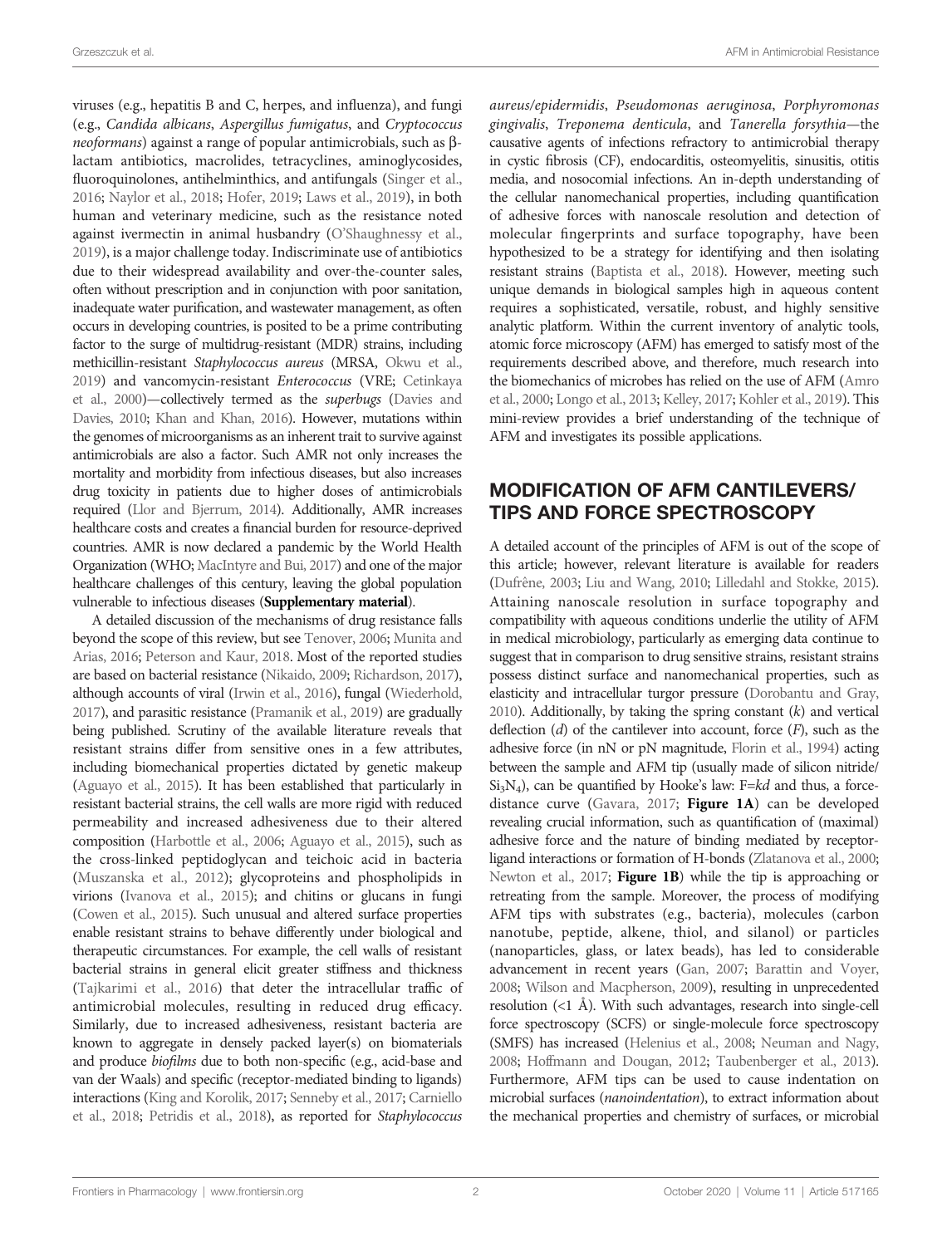<span id="page-4-0"></span>

cells [\(Chen, 2014](#page-7-0); [Kontomaris et al., 2019\)](#page-8-0). To facilitate immobilization of the tip or samples on surfaces (e.g., glass, mica, gold or silica) and minimize detachment ([Suo et al., 2008](#page-9-0); [Allison](#page-7-0) [et al., 2011](#page-7-0)) while conducting measurements, various adhesive materials have been used, such as poly-L-lysine, glutaraldehyde, polyethyleneimine, gelatin, and the biocompatible polymer polydopamine/poly-DOPA [\(Lee et al., 2007;](#page-8-0) [Dreyer et al., 2012](#page-7-0); [Li](#page-8-0) [et al., 2016;](#page-8-0) [Li et al., 2017\)](#page-8-0), in addition to simple surface adsorption.

## AFM-BASED MICROBIAL STUDIES

The AFM cantilevers/tips have often been modified/tethered by attaching a bacterium with the help of adhesive materials ([Figure](#page-5-0) [2](#page-5-0)). Cantilevers coated in poly-DOPA and attached to Escherichia coli bacterium have been used to probe biofilms of various microorganisms, including Massilia timonae, Pseudomonas aeruginosa, and Bacillus subtilis [\(Harimawan et al., 2011\)](#page-7-0). However, the gradual heating of the cantilever upon being exposed to a laser beam affects cellular viability [\(Beaussart](#page-7-0) [et al., 2013a](#page-7-0)), while the lack of uniformity during contact remains a challenge in SCFS. Hence, tip-less cantilevers attached to glass or latex beads (300 nm–1 µm) are being increasingly used. Functionalized cantilevers have also been used to study the adhesive force between bacterial cells and hard surfaces, which increases over time of contact (usually  $<60$  s), for example, between Staphylococcus epidermidis and fibrinogen-coated surfaces [\(Herman et al., 2013](#page-7-0)); Lactobacillus rhamnosus GG and mucin epithelial cells or hydrophobic surfaces ([Sullan et al., 2014\)](#page-9-0); Staphylococcus carnosus and hydrophilic/hydrophobic silicon wafers ([Loskill et al., 2012](#page-8-0)); Escherichia coli and corundum  $(Al<sub>2</sub>O<sub>3</sub>)$  or hematite (Fe<sub>2</sub>O<sub>3</sub>) nanoparticles [\(Zhang et al., 2011\)](#page-9-0); oral Streptococci and saliva-coated tooth enamel ([Mei et al., 2009\)](#page-8-0); oral microbiome and human saliva-coated bovine tooth enamel ([Wessel et al., 2014\)](#page-9-0); Staphylococcus aureus, Pseudomonas aeruginosa or Serratia marcescens and contact lenses coated in polypropylene and silver ([Qu et al., 2013a\)](#page-8-0), or brush-coated silica nanoparticles [\(Qu et al., 2013b\)](#page-8-0).

AFM has been used to investigate the adhesion of bacteria to other microbes, cells, and molecules. This technique has found its niche, particularly in investigating the dynamics and nature of interactions between microbial surface receptors and ligands (Hinterdorfer and Dufrêne, 2006; [Figure 2B](#page-5-0)). For example, gold AFM cantilevers coated in vancomycin (~1 nm thickness) have been used to determine the surface density of D-Ala-D-Ala terminals of peptidoglycans expressed on Lactococcus lactis ([Gilbert et al., 2007\)](#page-7-0). Similarly, polyethyleneimine-coated cantilevers functionalized with Lactococcus lactis bacterium have been used to measure short (100–200 nm) and long (600–800 nm) distance interactions between the bacterium and porcine gastric mucin [\(Le et al., 2013](#page-8-0)). Such short and longdistance interactions were determined by elongated pili and mucin-binding proteins of the bacterium, respectively. In another study, cantilevers attached to a glass bead and coated in poly-DOPA were bioconjugated to Staphylococcus aureus, and SCFS was conducted [\(Beaussart et al., 2013b\)](#page-7-0) to investigate its interactions with Candida albicans, a fungus often co-isolated from biofilms of Staphylococcus aureus ([Ovchinnikova et al.,](#page-8-0) [2012](#page-8-0)) in nosocomial infections (e.g., infected catheters/tubes), intra-abdominal sepsis and deep-seated abscess. The obtained data 4revealed that the peptides and lectin receptors on bacterial surface and Als-proteins plus O-mannosylated sites on fungi were major drivers of such interactions. Moreover, Staphylococcus aureus was noted to possess a higher affinity toward yeast tubes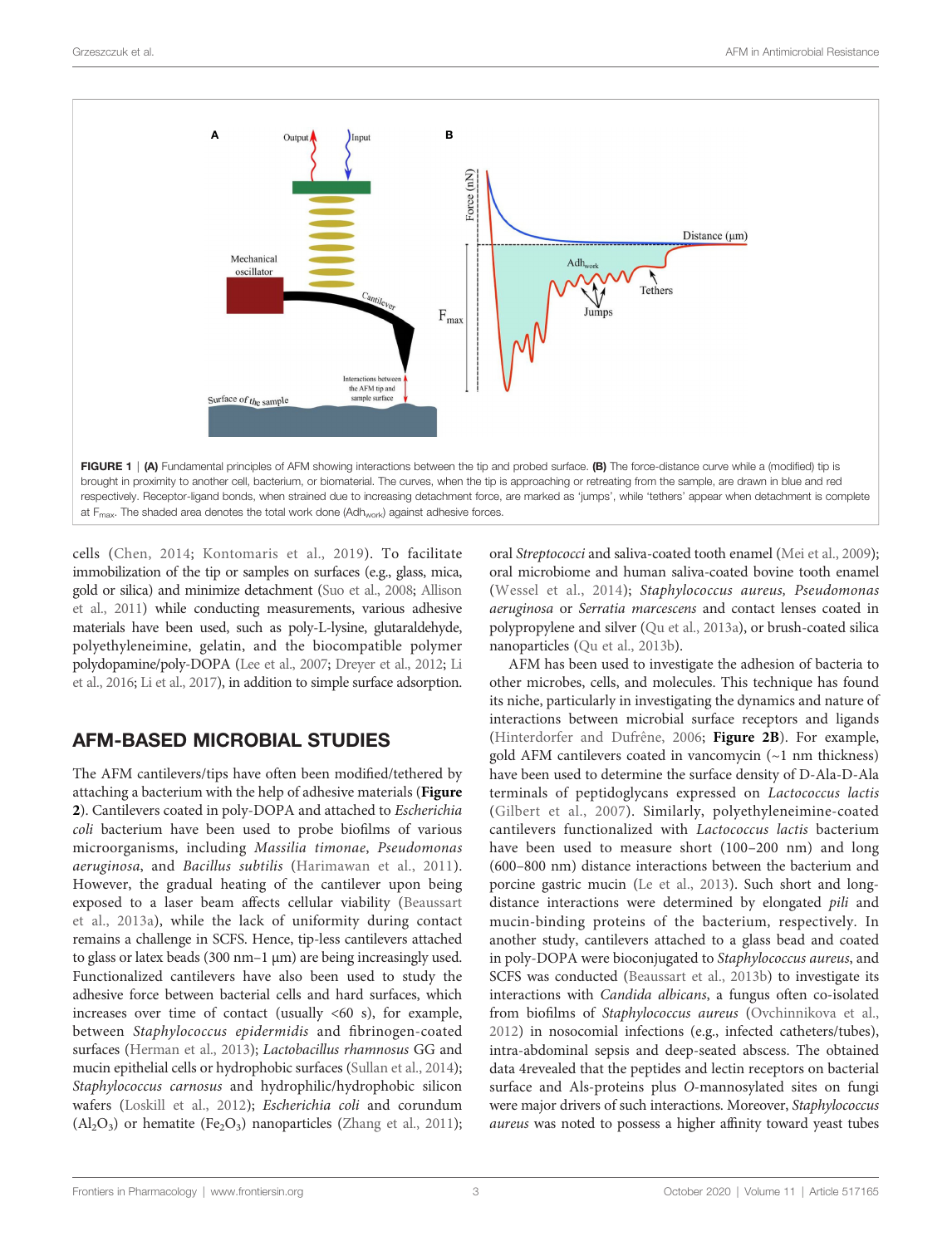<span id="page-5-0"></span>

than the yeast cells of Candida albicans. The role of LapA adhesin protein secreted by Pseudomonas fluorescens to enhance binding on hydrophobic surfaces was confirmed by assessing interactions between an AFM tip tethered with anti-hemagglutinin (HA) antibody and HA-tagged LapA deposited on hydrophobic alkanethiol-coated surfaces upon bacterial colonization ([El-](#page-7-0)[Kirat-Chatel et al., 2014a;](#page-7-0) Figure 2D). In a further study the surface density of LapA adhesins on Pseudomonas fluorescens was shown to be  $\sim$ 450 sites/ $\mu$ m<sup>2</sup> and the adhesive force between surfaces and bacteria was shown to be increased in highly adhesive LapA+ mutant strains [\(El-Kirat-Chatel et al., 2014b](#page-7-0)).

Interestingly, AFM has been frequently used to determine hardness and elasticity of cell surfaces by inflicting nanoindentation with the tips, while Young's moduli of cells were calculated from cantilever deflection and its movement in the z-direction [\(Webb](#page-9-0) [et al., 2011;](#page-9-0) Figure 2C). Nanoindentation studies can be performed under different conditions, including aqueous ones, and provide indepth information on nanomechanical properties of cells. Such a study conducted on Escherichia coli revealed heterogeneous stiffness of bacterial cells, with stiffer areas indicating proximity to intracellular organelles [\(Longo et al., 2012\)](#page-8-0). Nanoindentation studies conducted on seven bacterial strains (Comamonas testosterone, Aeromonas punctata, Raoultella ornithinolytica, Bacillus cereus, Shewanella putrefaciens, Shewanella oneidensis, and Desulfovibrio vulgaris) established a correlation between their nanomechanical properties and the ability of the bacteria to aggregate [\(Wang et al., 2012](#page-9-0)). Nanomechanical investigations based on such indentation techniques have also helped to understand the effects of antibacterials such as ticarcillin and tobramycin [\(Formosa et al., 2012a](#page-7-0)), or novel antibiotics [\(Formosa](#page-7-0) [et al., 2012b](#page-7-0)) on Pseudomonas aeruginosa; alginate oligosaccharide (OligoG) of low molecular weight on Acinetobacter baumannii and

Pseudomonas aeruginosa biofilms ([Powell et al., 2013](#page-8-0)) and antimycobacterial drugs (ethambutol and isoniazid) on Mycobacterium sp. strain JLS [\(Wu and Zhou, 2009](#page-9-0)). By using tipless cantilevers functionalized with Staphylococcus aureus/ epidermidis, Streptococcus salivarius bacteria and a maximal loading force of 3 nN, it was discovered that Gram-positive bacteria demonstrated heterogeneous elasticity, comprising a rigid core and deformable cylindrical surface contact areas ([Chen et al.,](#page-7-0) [2012\)](#page-7-0). Interestingly, Salmonella typhimurium regained its normal morphology and ability to divide after repeated punctures by AFM tips at multiple locations ([Suo et al., 2009](#page-9-0)). Only a few researchers have reported success in imaging and mapping the distribution of proteins and protein complexes on bacterial cell walls of Halobacterium halobium [\(Worcester et al., 1988;](#page-9-0) [Butt et al., 1990\)](#page-7-0) and Deinococcus radiodurans ([Karrasch et al., 1994\)](#page-8-0) with lateral and vertical resolutions of 1 nm and 0.1 nm respectively. Furthermore, the effect of ambient factors, such as pH, temperature, and ionic strength, on surface proteins of bacteria has been investigated by SCFS in Halobacterium salinarium ([Oesterhelt et al., 2000\)](#page-8-0). Similarly, the spatial distribution of polysaccharides on the surface of Lactobacillus rhamnosus GG, both wild type and CMPG5413 mutant with reduced production of polysaccharides, was probed with unmodified and modified AFM tips attached to lectin and concanavalin A ([Francius et al., 2008](#page-7-0)). In another study, the stacks of lipopolysaccharide (LPS) molecules on Escherichia coli were imaged by AFM with a lateral and vertical resolution of 50 Å and 5 Å, respectively [\(Amro et al., 2000\)](#page-7-0). The role of LPS on adhesion of Escherichia coli was later also confirmed by force spectroscopy [\(Abu-Lail and Camesano, 2003](#page-7-0)). In a follow-up study on eight Escherichia coli strains, the length of LPSs on virulent strains carrying O-antigens was reported to vary between  $17 \pm 10$  nm to  $37 \pm 9$  nm; whereas they were much shorter  $(3 \pm 2)$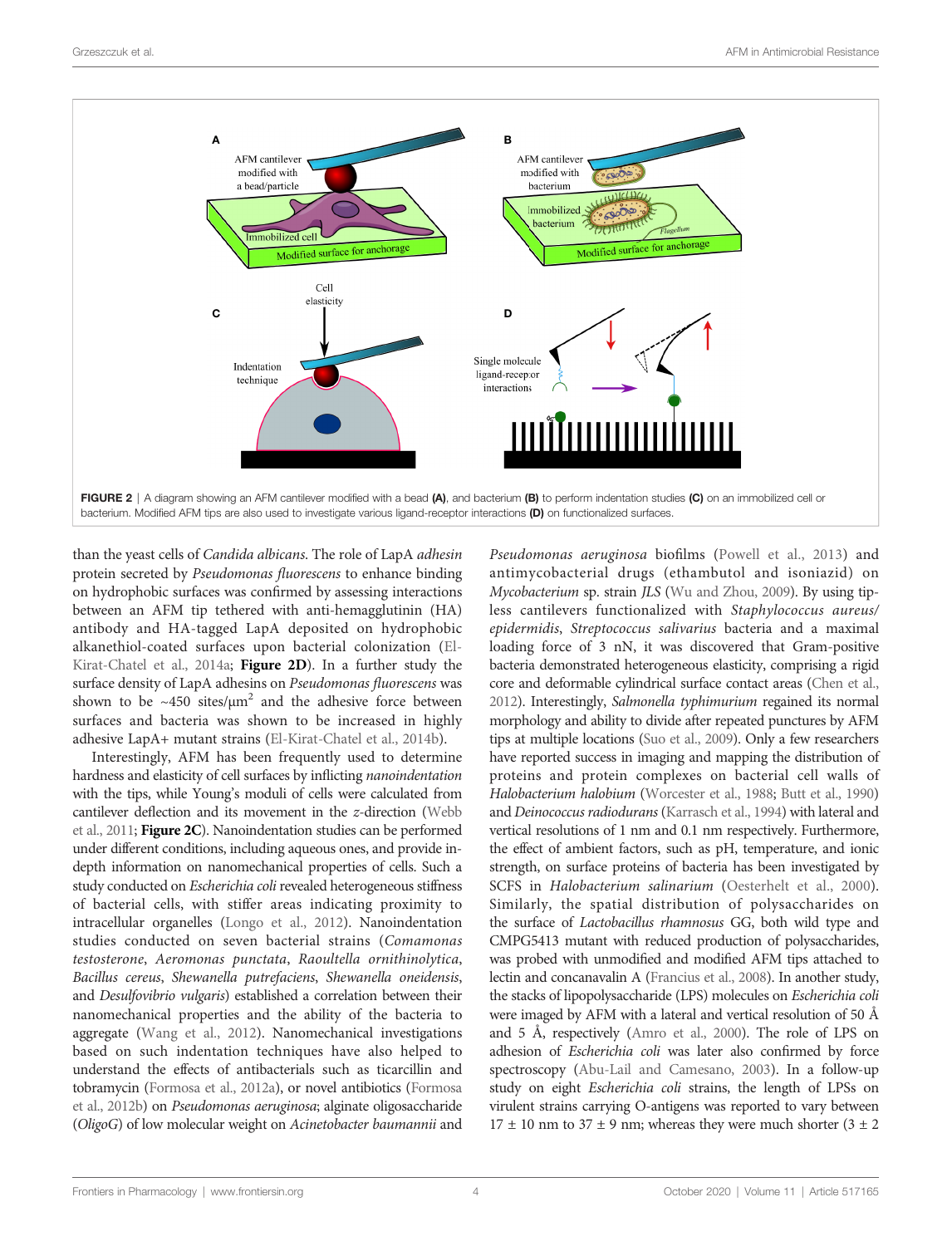<span id="page-6-0"></span>nm to  $5 \pm 3$  nm) in strains lacking the O-antigen [\(Strauss et al.,](#page-9-0) [2009\)](#page-9-0). AFM has also been used to image bacterial appendages, such as pili and flagella, as well as their capsules [\(Tollersrud et al., 2001](#page-9-0); [Touhami et al., 2006;](#page-9-0) [Dorobantu et al., 2008;](#page-7-0) [Stukalov et al., 2008\)](#page-9-0).

AFM has been used to measure intracellular bacterial turgor pressure that is important for maintaining cellular morphology and function ([Beveridge, 1988](#page-7-0); [Doyle and Marquis, 1994;](#page-7-0) [Walsby](#page-9-0) [et al., 1995\)](#page-9-0). It is usually higher in Gram-positive (20–50 atm) than in Gram-negative (3–5 atm) bacteria. Such AFM-based measurements of intra-bacterial turgor pressure have been conducted in Gram-negative Magnetospirillum gryphisw (85– 150 kPa in a buffer; [Arnoldi et al., 2000](#page-7-0)), Gram-positive Enterococcus hirae (400–600 kPa in water) and Gram-negative Pseudomonas aeruginosa (10–20 kPa in a growth medium and 150–400 kPa in water; [Yao et al., 2002](#page-9-0)). Young's (elastic) moduli for various strains were measured by AFM-based indentation studies and were found to be lower (1–10 kPa) than those of biomolecules such as proteins (0.5 GPa; [Kuznetsova et al., 2007\)](#page-8-0). Viable cells, however, demonstrated lower Young's moduli (3.0 ± 0.6 MPa) than those with compromised cell walls  $(6.1 \pm 1.5 \text{ MPa})$ or dead cells ([Cerf et al., 2009\)](#page-7-0). Such studies also revealed that in Gram-negative Shewanella putrefaciens, an increase in pH of the suspension medium from 4 to 10 resulted in a thicker cell wall with reduced stiffness ([Gaboriaud et al., 2005\)](#page-7-0).

### CHALLENGES

It is difficult to model the interactive forces between a bacteriumprobe attached to a cantilever and cell probes like bacterium/cell/ ligands, because the current mainstay of modeling such interactions, the Derjaguin-Landau-Verwey-Overbeek (DLVO) theory, assumes that interacting surfaces are perfectly smooth and non-functionalized ([Attard, 2003;](#page-7-0) [Dorobantu et al., 2009\)](#page-7-0). However, this is not the case in SCFS/SMFS studies, in which microbial surfaces are rough and often decorated with a diverse set of molecules, including biopolymers and macromolecules [\(Feick](#page-7-0) [et al., 2004](#page-7-0); [Gotzinger and Peukert, 2004](#page-7-0)). A modified version of the DLVO model, such as the extended DLVO (XDLVO) that includes hydrophobic interactions or accounts for the polymers present on interacting surfaces, provides a more accurate model [\(Jucker et al.,](#page-8-0) [1998\)](#page-8-0), but further improvement is still necessary. Moreover, SCFS/ SMFS techniques are time-consuming, logistically demanding and labor-intensive, making their development into user-friendly pointof-care diagnostics unlikely in the forseeable future. Therefore, it is difficult to obtain statistically relevant clinical datasets, especially when performing comparative studies on multiple bacterial strains. The use of basic AFM requires training, while high-end utilization, for example cryogenic AFM, also requires considerable technical expertise and robust background knowledge, which may be an obstacle for interdisciplinary researchers from disparate disciplines.

**PERSPECTIVES** 

Performing sophisticated SCFS/SMFS studies with modified AFM tips has opened novel avenues to investigate many

unanswered questions regarding host-microbe or pathogensurface interactions. A better understanding of the intricacies of such interactions is crucial for developing high efficacy antimicrobial therapeutics. However, current technological challenges need to be addressed to convert currently available techniques into more user-friendly and flexible ones. In comparison to the molecular techniques for detecting AMR, such as the polymerase chain reaction and DNA-microarray technology ([Fluit et al., 2001;](#page-7-0) [Tan, 2003](#page-9-0)), AFM presents a simpler tool with lesser sample preparation requirements and greater cost-effectiveness. Additionally, techniques like SCFS/SMFS enable topographical analyses, including measurement of stiffness and elastic moduli, of various surfaces of interest, such as biofilms. Recent advances in AFM instrumentation have enabled studies on various organs of the human body, such as the brain ([Viji Babu and Radmacher, 2019](#page-9-0)), lungs [\(Sicard et al.,](#page-9-0) [2018](#page-9-0)) and liver [\(Saneyasu et al., 2016\)](#page-8-0), including various physicochemical attributes, such as stiffness of the extracellular matrix [\(Jorba et al., 2017](#page-8-0)) and tissue architecture [\(Zapotoczny](#page-9-0) [et al., 2017](#page-9-0)). In the future, it will be interesting to see whether AFM can differentiate between sensitive and resistant microorganisms based on measurements conducted on slices of infected tissues. However, tip modification techniques need further improvement to ensure higher resolution imaging and ultrasensitive measurements on biological samples and the ability to establish uniform contact areas with defined 2D and 3D geometry. Furthermore, systematic studies of resistant strains need to be performed, which will be a challenge given that such strains are rarely available for laboratory research and when available, pose a serious health-and-safety risk; working with such resistant microorganisms within non-containment AFM labs is realistically impracticable. Future research should be focused on these important areas to develop a growing range of applications for nanotech-tools in clinical microbiology, including investigation of AMR microbes.

## AUTHOR CONTRIBUTIONS

ZG, AR, and ÓO conducted the literature survey and wrote the draft. SB supervised the entire project. All authors contributed to the article and approved the submitted version.

### FUNDING

SB would like to thank UCD Research for funding.

## SUPPLEMENTARY MATERIAL

The Supplementary Material for this article can be found online at: [https://www.frontiersin.org/articles/10.3389/fphar.2020.](https://www.frontiersin.org/articles/10.3389/fphar.2020.517165/full#supplementary-material) [517165/full#supplementary-material](https://www.frontiersin.org/articles/10.3389/fphar.2020.517165/full#supplementary-material)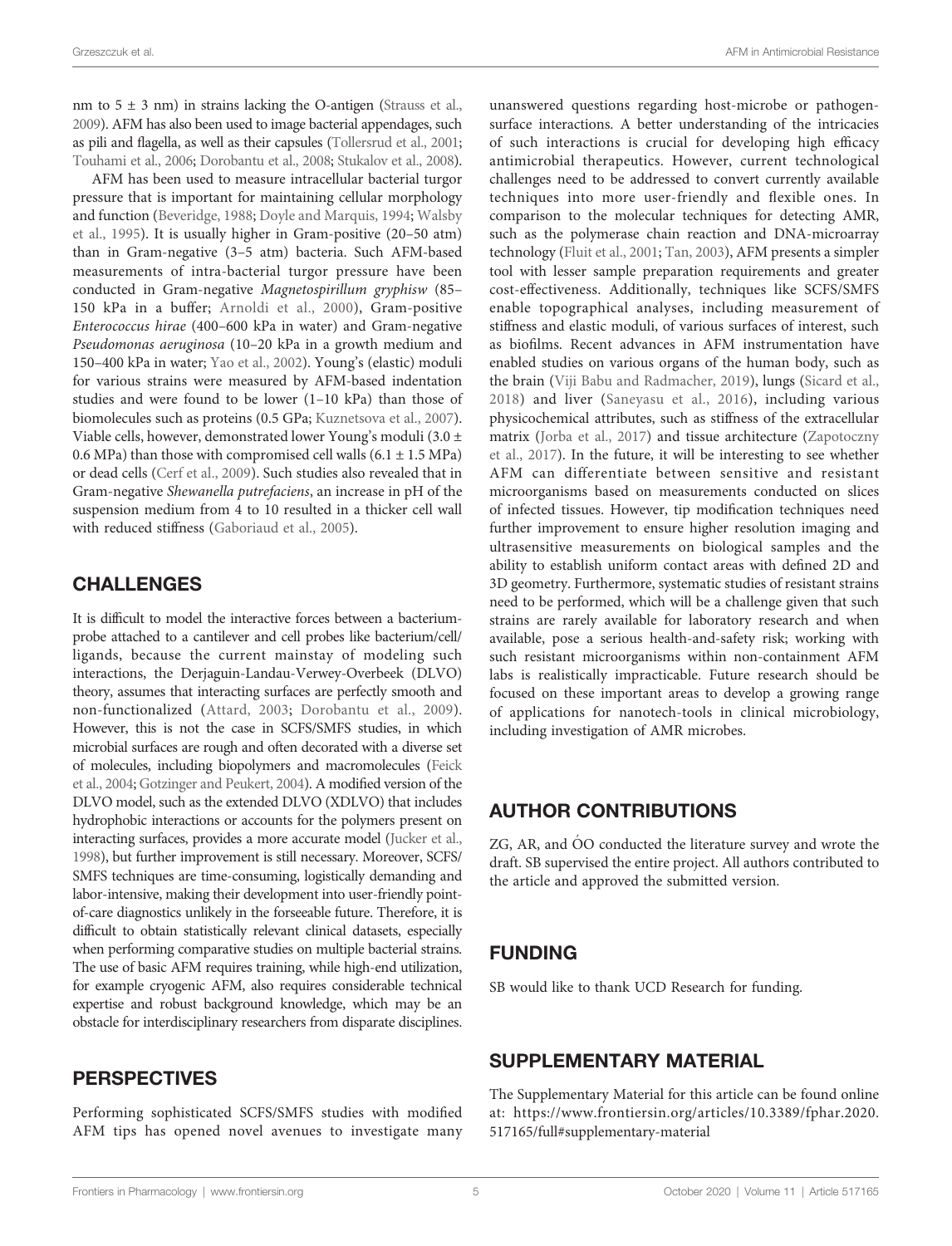## <span id="page-7-0"></span>**REFERENCES**

- Abu-Lail, N.II, and Camesano, T. A. (2003). Role of lipopolysaccharides in the adhesion, retention, and transport of Escherichia coli JM109. Environ. Sci. Technol. 37, 2173–2183. doi: [10.1021/es026159o](https://doi.org/10.1021/es026159o)
- Aguayo, S., Donos, N., Spratt, D., and Bozec, L. (2015). Single-bacterium nanomechanics in biomedicine: unravelling the dynamics of bacterial cells. Nanotechnology 26, 062001. doi: [10.1088/0957-4484/26/6/062001](https://doi.org/10.1088/0957-4484/26/6/062001)
- Allison, D. P., Sullivan, C. J., Mortensen, N. P., Retterer, S. T., and Doktycz, M. (2011). Bacterial immobilization for imaging by atomic force microscopy. J. Vis. Exp. 54, e2880. doi: [10.3791/2880](https://doi.org/10.3791/2880)
- Amro, N. A., Kotra, L. P., Wadu-Mesthrige, K., Bulychev, A., Mobashery, S., and Liu, G.-Y. (2000). High-resolution atomic force microscopy studies of the Escherichia coli outer membrane: structural basis for permeability. Langmuir 16, 2789–2796. doi: [10.1021/la991013x](https://doi.org/10.1021/la991013x)
- Arnoldi, M., Fritz, M., Bauerlein, E., Radmacher, M., Sackmann, E., and Boulbitch, A. (2000). Bacterial turgor pressure can be measured by atomic force microscopy. Phys. Rev. E. 62, 1034–1044. doi: [10.1103/PhysRevE.62.1034](https://doi.org/10.1103/PhysRevE.62.1034)
- Attard, P. (2003). Nanobubbles and the hydrophobic attraction. Adv. Colloid, Interface Sci. 104, 75–91. doi: [10.1016/S0001-8686\(03\)00037-X](https://doi.org/10.1016/S0001-8686(03)00037-X)
- Baptista, P. V., McCusker, M. P., Carvalho, A., Ferreira, D. A., Mohan, N. M., Martins, M., et al. (2018). Nano-strategies to fight multidrug resistant bacteria-"a battle of the titans". Front. Microbiol. 9, 1441–1441. doi: [10.3389/fmicb.2018.01441](https://doi.org/10.3389/fmicb.2018.01441)
- Barattin, R., and Voyer, N. (2008). Chemical modifications of AFM tips for the study of molecular recognition events. Chem. Commun. 2008, 1513–1532. doi: [10.1039/b614328h](https://doi.org/10.1039/b614328h)
- Beaussart, A., El-Kirat-Chatel, S., Herman, P., Alsteens, D., Mahillon, J., Hols, P., et al. (2013a). Single-cell force spectroscopy of probiotic bacteria. Biophys. J. 104, 1886–1892. doi: [10.1016/j.bpj.2013.03.046](https://doi.org/10.1016/j.bpj.2013.03.046)
- Beaussart, A., Herman, P., El-Kirat-Chatel, S., Lipke, P. N., Kuchariková, S., Van Dijck, P., et al. (2013b). Single-cell force spectroscopy of the medically important Staphylococcus epidermidis–Candida albicans interaction. Nanoscale 5, 10894–10900. doi: [10.1039/c3nr03272h](https://doi.org/10.1039/c3nr03272h)
- Beveridge, T. J. (1988). The bacterial surface general-considerations towards design and function. Can. J. Microbiol. 34, 363–372. doi: [10.1139/m88-067](https://doi.org/10.1139/m88-067)
- Butt, H. J., Downing, K. H., and Hansma, P. K. (1990). Imaging the membraneprotein bacteriorhodopsin with the atomic force microscope. Biophys. J. 58, 1473–1480. doi: [10.1016/S0006-3495\(90\)82492-9](https://doi.org/10.1016/S0006-3495(90)82492-9)
- Carniello, V., Peterson, B. W., van der Mei, H. C., and Busscher, H. J. (2018). Physico-chemistry from initial bacterial adhesion to surface-programmed biofilm growth. Adv. Colloid, Interface Sci. 261, 1–14. doi: [10.1016/j.cis.2018.](https://doi.org/10.1016/j.cis.2018.10.005) [10.005](https://doi.org/10.1016/j.cis.2018.10.005)
- Cerf, A., Cau, J.-C., Vieu, C., and Dague, E. (2009). Nanomechanical properties of dead or alive single-patterned bacteria. Langmuir 25, 5731–5736. doi: [10.1021/](https://doi.org/10.1021/la9004642) [la9004642](https://doi.org/10.1021/la9004642)
- Cetinkaya, Y., Falk, P., and Mayhall, C. G. (2000). Vancomycin-resistant Enterococci. Clin. Microbiol. Rev. 13, 686–707. doi: [10.1128/CMR.13.4.686](https://doi.org/10.1128/CMR.13.4.686)
- Chen, Y., Norde, W., van der Mei, H. C., and Busscher, H. J. (2012). Bacterial cell surface deformation under external loading. MBio 3, e00378–e00312. doi: [10.1128/mBio.00378-12](https://doi.org/10.1128/mBio.00378-12)
- Chen, J. (2014). Nanobiomechanics of living cells: a review. Interface Focus 4, 20130055. doi: [10.1098/rsfs.2013.0055](https://doi.org/10.1098/rsfs.2013.0055)
- Cowen, L. E., Sanglard, D., Howard, S. J., Rogers, P. D., and Perlin, D. S. (2015). Mechanisms of antifungal drug resistance. Cold Spring Harb. Perspect. Med. 5, a019752. doi: [10.1101/cshperspect.a019752](https://doi.org/10.1101/cshperspect.a019752)
- Davies, J., and Davies, D. (2010). Origins and evolution of antibiotic resistance. Microbiol. Mol. Biol. Rev. 74, 417–433. doi: [10.1128/MMBR.00016-10](https://doi.org/10.1128/MMBR.00016-10)
- Dorobantu, L. S., and Gray, M. R. (2010). Application of atomic force microscopy in bacterial research. Scanning 32, 74–96. doi: [10.1002/sca.20177](https://doi.org/10.1002/sca.20177)
- Dorobantu, L. S., Bhattacharjee, S., Foght, J. M., and Gray, M. R. (2008). Atomic force microscopy measurement of heterogeneity in bacterial surface hydrophobicity. Langmuir 24, 4944–4951. doi: [10.1021/la7035295](https://doi.org/10.1021/la7035295)
- Dorobantu, L. S., Bhattacharjee, S., Foght, J. M., and Gray, M. R. (2009). Analysis of force interactions between AFM tips and hydrophobic bacteria using DLVO theory. Langmuir 25, 6968–6976. doi: [10.1021/la9001237](https://doi.org/10.1021/la9001237)
- Doyle, R. J., and Marquis, R. E. (1994). Elastic, flexible peptidoglycan and bacterial cell wall properties. Trends Microbiol. 2, 57–60. doi: [10.1016/0966-842X\(94\)](https://doi.org/10.1016/0966-842X(94)90127-9) [90127-9](https://doi.org/10.1016/0966-842X(94)90127-9)
- Dreyer, D. R., Miller, D. J., Freeman, B. D., Paul, D. R., and Bielawski, C. W. (2012). Elucidating the structure of poly(dopamine). Langmuir 28, 6428–6435. doi: [10.1021/la204831b](https://doi.org/10.1021/la204831b)
- Dufrêne, Y. F. (2003). Recent progress in the application of atomic force microscopy imaging and force spectroscopy to microbiology. Curr. Opin. Microbiol. 6, 317–323. doi: [10.1016/S1369-5274\(03\)00058-4](https://doi.org/10.1016/S1369-5274(03)00058-4)
- El-Kirat-Chatel, S., Boyd, C. D., O'Toole, G. A., and Dufrêne, Y. F. (2014a). Singlemolecule analysis of Pseudomonas fluorescens footprints. ACS Nano 8, 1690– 1698. doi: [10.1021/nn4060489](https://doi.org/10.1021/nn4060489)
- El-Kirat-Chatel, S., Beaussart, A., Boyd, C. D., O'Toole, G. A., and Dufrêne, Y. F. (2014b). Single-cell and single-molecule analysis deciphers the localization, adhesion, and mechanics of the biofilm adhesin LapA. ACS Chem. Biol. 9, 485– 494. doi: [10.1021/cb400794e](https://doi.org/10.1021/cb400794e)
- Feick, J. D., Chukwumah, N., Noel, A. E., and Velegol, D. (2004). Altering surface charge nonuniformity on individual colloidal particles. Langmuir 20, 3090– 3095. doi: [10.1021/la0355545](https://doi.org/10.1021/la0355545)
- Florin, E. L., Moy, V. T., and Gaub, H. E. (1994). Adhesion forces between individual ligand-receptor pairs. Science 264, 415–417. doi: [10.1126/](https://doi.org/10.1126/science.8153628) [science.8153628](https://doi.org/10.1126/science.8153628)
- Fluit, A. C., Visser, M. R., and Schmitz, F. J. (2001). Molecular detection of antimicrobial resistance. Clin. Microbiol. Rev. 14, 836–871. doi: [10.1128/](https://doi.org/10.1128/CMR.14.4.836-871.2001) [CMR.14.4.836-871.2001](https://doi.org/10.1128/CMR.14.4.836-871.2001)
- Formosa, C., Grare, M., Duval, R. E., and Dague, E. (2012a). Nanoscale effects of antibiotics on P. aeruginosa. Nanomed.: NBM 8, 12–16. doi: [10.1016/](https://doi.org/10.1016/j.nano.2011.09.009) [j.nano.2011.09.009](https://doi.org/10.1016/j.nano.2011.09.009)
- Formosa, C., Grare, M., Jauvert, E., Coutable, A., Regnouf-de-Vains, J. B., Mourer, M., et al. (2012b). Nanoscale analysis of the effects of antibiotics and CX1 on a Pseudomonas aeruginosa multidrug-resistant strain. Sci. Rep. 2, 575. doi: [10.1038/](https://doi.org/10.1038/srep00575) [srep00575](https://doi.org/10.1038/srep00575)
- Francius, G., Lebeer, S., Alsteens, D., Wildling, L., Gruber, H. J., Hols, P., et al. (2008). Detection, localization, and conformational analysis of single polysaccharide molecules on live bacteria. ACS Nano 2, 1921–1929. doi: [10.1021/nn800341b](https://doi.org/10.1021/nn800341b)
- Gaboriaud, F., Bailet, S., Dague, E., and Jorand, F. (2005). Surface structure and nanomechanical properties of Shewanella putrefaciens bacteria at two pH values (4 and 10) determined by atomic force microscopy. J. Bacteriol. 187, 3864–3868. doi: [10.1128/JB.187.11.3864-3868.2005](https://doi.org/10.1128/JB.187.11.3864-3868.2005)
- Gan, Y. (2007). Invited review article: A review of techniques for attaching microand nanoparticles to a probe's tip for surface force and near-field optical measurements. Rev. Sci. Instrum. 78, 081101. doi: [10.1063/1.2754076](https://doi.org/10.1063/1.2754076)
- Gavara, N. (2017). A beginner's guide to atomic force microscopy probing for cell mechanics. Microsc. Res. Tech. 80, 75–84. doi: [10.1002/jemt.22776](https://doi.org/10.1002/jemt.22776)
- Gilbert, Y., Deghorain, M., Wang, L., Xu, B., Pollheimer, P. D., Gruber, H. J., et al. (2007). Single-molecule force spectroscopy and imaging of the vancomycin/D-Ala-D-Ala interaction. Nano Lett. 7, 796–801. doi: [10.1021/nl0700853](https://doi.org/10.1021/nl0700853)
- Götzinger, M., and Peukert, W. (2004). Particle adhesion force distributions on rough surfaces. Langmuir 20, 5298–5303. doi: [10.1021/la049914f](https://doi.org/10.1021/la049914f)
- Harbottle, H., Thakur, S., Zhao, S., and White, D. G. (2006). Genetics of antimicrobial resistance. Anim. Biotechnol. 17, 111–124. doi: [10.1080/](https://doi.org/10.1080/10495390600957092) [10495390600957092](https://doi.org/10.1080/10495390600957092)
- Harimawan, A., Rajasekar, A., and Ting, Y.-P. (2011). Bacteria attachment to surfaces – AFM force spectroscopy and physicochemical analyses. J. Colloid, Interface Sci. 364, 213–218. doi: [10.1016/j.jcis.2011.08.021](https://doi.org/10.1016/j.jcis.2011.08.021)
- Helenius, J., Heisenberg, C.-P., Gaub, H. E., and Muller, D. J. (2008). Single-cell force spectroscopy. J. Cell Sci. 121, 1785–1791. doi: [10.1242/jcs.030999](https://doi.org/10.1242/jcs.030999)
- Herman, P., El-Kirat-Chatel, S., Beaussart, A., Geoghegan, J. A., Vanzieleghem, T., Foster, T. J., et al. (2013). Forces driving the attachment of Staphylococcus epidermidis to fibrinogen-coated surfaces. Langmuir 29, 13018–13022. doi: [10.1021/la4029172](https://doi.org/10.1021/la4029172)
- Hinterdorfer, P., and Dufrêne, Y. F. (2006). Detection and localization of single molecular recognition events using atomic force microscopy. Nat. Methods 3, 347–355. doi: [10.1038/nmeth871](https://doi.org/10.1038/nmeth871)
- Hofer, U. (2019). The cost of antimicrobial resistance. Nat. Rev. Microbiol. 17, 3–3. doi: [10.1038/s41579-018-0125-x](https://doi.org/10.1038/s41579-018-0125-x)
- Hoffmann, T., and Dougan, L. (2012). Single molecule force spectroscopy using polyproteins. Chem. Soc Rev. 41, 4781–4796. doi: [10.1039/c2cs35033e](https://doi.org/10.1039/c2cs35033e)
- Irwin, K. K., Renzette, N., Kowalik, T. F., and Jensen, J. D. (2016). Antiviral drug resistance as an adaptive process. Virus Evol. 2, 1–10. doi: [10.1093/ve/vew014](https://doi.org/10.1093/ve/vew014)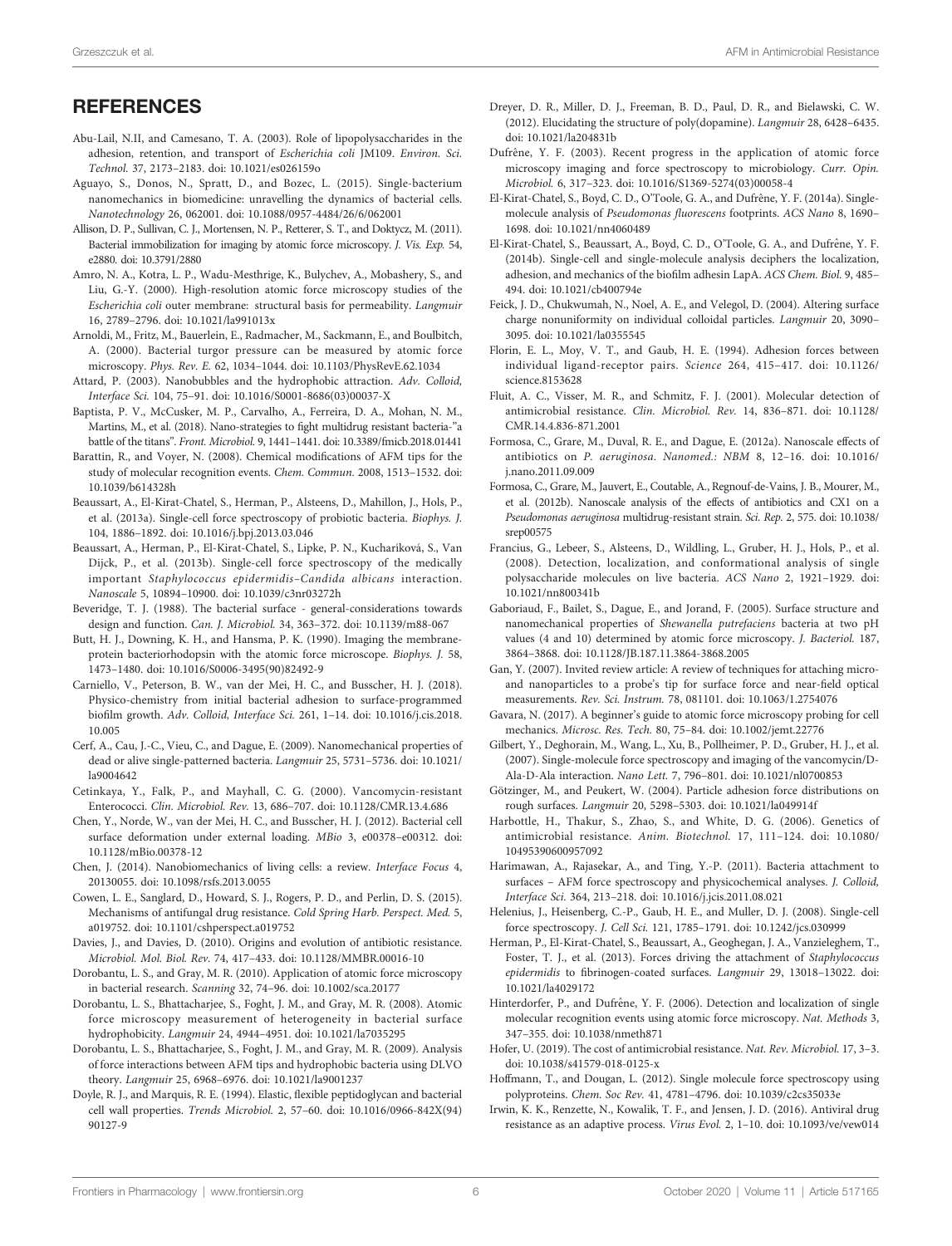- <span id="page-8-0"></span>Ivanova, P. T., Myers, D. S., Milne, S. B., McClaren, J. L., Thomas, P. G., and Brown, H. A. (2015). Lipid composition of viral envelope of three strains of influenza virus - not all viruses are created equal. ACS Infect. Dis. 1, 399–452. doi: [10.1021/acsinfecdis.5b00040](https://doi.org/10.1021/acsinfecdis.5b00040)
- Jorba, I., Uriarte, J. J., Campillo, N., Farré, R., and Navajas, D. (2017). Probing micromechanical properties of the extracellular matrix of soft tissues by atomic force microscopy. J. Cell. Physiol. 232, 19–26. doi: [10.1002/jcp.25420](https://doi.org/10.1002/jcp.25420)
- Jucker, B. A., Zehnder, A. J. B., and Harms, H. (1998). Quantification of polymer interactions in bacterial adhesion. Environ. Sci. Technol. 32, 2909–2915. doi: [10.1021/es980211s](https://doi.org/10.1021/es980211s)
- Karrasch, S., Hegerl, R., Hoh, J. H., Baumeister, W., and Engel, A. (1994). Atomicforce microscopy produces faithful high-resolution images of protein surfaces in an aqueous environment. Proc. Natl. Acad. Sci. U.S.A. 91, 836–838. doi: [10.1073/pnas.91.3.836](https://doi.org/10.1073/pnas.91.3.836)
- Kelley, S. O. (2017). New technologies for rapid bacterial identification and antibiotic resistance profiling. SLAS Technol. 22, 113–121. doi: [10.1177/](https://doi.org/10.1177/2211068216680207) [2211068216680207](https://doi.org/10.1177/2211068216680207)
- Khan, S. N., and Khan, A. U. (2016). Breaking the spell: combating multidrug resistant 'superbugs'. Front. Microbiol. 7, 174. doi: [10.3389/fmicb.2016.00174](https://doi.org/10.3389/fmicb.2016.00174)
- King, R. M., and Korolik, V. (2017). Characterization of ligand-receptor interactions: chemotaxis, biofilm, cell culture assays, and animal model methodologies. Methods Mol. Biol. 1512, 149–161. doi: [10.1007/978-1-4939-](https://doi.org/10.1007/978-1-4939-6536-6_13) [6536-6\\_13](https://doi.org/10.1007/978-1-4939-6536-6_13)
- Kohler, A. C., Venturelli, L., Longo, G., Dietler, G., and Kasas, S. (2019). Nanomotion detection based on atomic force microscopy cantilevers. Cell Surf. 5, 100021. doi: [10.1016/j.tcsw.2019.100021](https://doi.org/10.1016/j.tcsw.2019.100021)
- Kontomaris, S. V., Stylianou, A., Nikita, K. S., and Malamou, A. (2019). Determination of the linear elastic regime in AFM nanoindentation experiments on cells. Mater. Res. Express 6, 115410. doi: [10.1088/2053-1591/ab4f42](https://doi.org/10.1088/2053-1591/ab4f42)
- Kuznetsova, T. G., Starodubtseva, M. N., Yegorenkov, N.II, Chizhik, S. A., and Zhdanov, R.II (2007). Atomic force microscopy probing of cell elasticity. Micron 38, 824–833. doi: [10.1016/j.micron.2007.06.011](https://doi.org/10.1016/j.micron.2007.06.011)
- Laws, M., Shaaban, A., and Rahman, K. M. (2019). Antibiotic resistance breakers: current approaches and future directions. FEMS Microbiol. Rev. 43, 490–516. doi: [10.1093/femsre/fuz014](https://doi.org/10.1093/femsre/fuz014)
- Le, D. T. L., Tran, T.-L., Duviau, M.-P., Meyrand, M., Guérardel, Y., Castelain, M., et al. (2013). Unraveling the role of surface mucus-binding protein and pili in muco-adhesion of Lactococcus lactis. PloS One 8, e79850. doi: [10.1371/](https://doi.org/10.1371/journal.pone.0079850) [journal.pone.0079850](https://doi.org/10.1371/journal.pone.0079850)
- Lee, H., Dellatore, S. M., Miller, W. M., and Messersmith, P. B. (2007). Musselinspired surface chemistry for multifunctional coatings. Science 318, 426–430. doi: [10.1126/science.1147241](https://doi.org/10.1126/science.1147241)
- Li, Q., Zhang, T., Pan, Y., Ciacchi, L. C., Xu, B., and Wei, G. (2016). AFM-based force spectroscopy for bioimaging and biosensing. RSC Adv. 6, 12893–12912. doi: [10.1039/C5RA22841G](https://doi.org/10.1039/C5RA22841G)
- Li, M., Dang, D., Xi, N., Wang, Y., and Liu, L. (2017). Nanoscale imaging and force probing of biomolecular systems using atomic force microscopy: from single molecules to living cells. Nanoscale 9, 17643–17666. doi: [10.1039/](https://doi.org/10.1039/C7NR07023C) [C7NR07023C](https://doi.org/10.1039/C7NR07023C)
- Lilledahl, M. B., and Stokke, B. T. (2015). Novel imaging technologies for characterization of microbial extracellular polysaccharides. Front. Microbiol. 6, 525. doi: [10.3389/fmicb.2015.00525](https://doi.org/10.3389/fmicb.2015.00525)
- Liu, S., and Wang, Y. (2010). Application of AFM in microbiology: a review. Scanning 32, 61–73. doi: [10.1002/sca.20173](https://doi.org/10.1002/sca.20173)
- Llor, C., and Bjerrum, L. (2014). Antimicrobial resistance: risk associated with antibiotic overuse and initiatives to reduce the problem. Ther. Adv. Drug Saf. 5, 229–241. doi: [10.1177/2042098614554919](https://doi.org/10.1177/2042098614554919)
- Longo, G., Rio, L. M., Roduit, C., Trampuz, A., Bizzini, A., Dietler, G., et al. (2012). Force volume and stiffness tomography investigation on the dynamics of stiff material under bacterial membranes. J. Mol. Recognit. 25, 278–284. doi: [10.1002/jmr.2171](https://doi.org/10.1002/jmr.2171)
- Longo, G., Alonso-Sarduy, L., Rio, L. M., Bizzini, A., Trampuz, A., Notz, J., et al. (2013). Rapid detection of bacterial resistance to antibiotics using AFM cantilevers as nanomechanical sensors. Nat. Nanotechnol. 8, 522–526. doi: [10.1038/nnano.2013.120](https://doi.org/10.1038/nnano.2013.120)
- Loskill, P., Hähl, H., Thewes, N., Kreis, C. T., Bischoff, M., Herrmann, M., et al. (2012). Influence of the subsurface composition of a material on the adhesion of Staphylococci. Langmuir 28, 7242–7248. doi: [10.1021/la3004323](https://doi.org/10.1021/la3004323)
- MacIntyre, C. R., and Bui, C. M. (2017). Pandemics, public health emergencies and antimicrobial resistance - putting the threat in an epidemiologic and risk analysis context. Arch. Public Health 75, 54–54. doi: [10.1186/s13690-017-0223-7](https://doi.org/10.1186/s13690-017-0223-7)
- Mei, L., Ren, Y., Busscher, H. J., Chen, Y., and van der Mei, H. C. (2009). Poisson analysis of streptococcal bond-strengthening on saliva-coated enamel. J. Dent. Res. 88, 841–845. doi: [10.1177/0022034509342523](https://doi.org/10.1177/0022034509342523)
- Munita, J. M., and Arias, C. A. (2016). Mechanisms of antibiotic resistance. Microbiol. Spectr. 4, 1–24. doi: [10.1128/microbiolspec.VMBF-0016-2015](https://doi.org/10.1128/microbiolspec.VMBF-0016-2015)
- Muszanska, A. K., Nejadnik, M. R., Chen, Y., van den Heuvel, E. R., Busscher, H. J., van der MEI, H. C., et al. (2012). Bacterial adhesion forces with substratum surfaces and the susceptibility of biofilms to antibiotics. Antimicrob. Agents Chemother. 56, 4961–4964. doi: [10.1128/AAC.00431-12](https://doi.org/10.1128/AAC.00431-12)
- Naylor, N. R., Atun, R., Zhu, N., Kulasabanathan, K., Silva, S., Chatterjee, A., et al. (2018). Estimating the burden of antimicrobial resistance: a systematic literature review. Antimicrob. Resist. Infect. Control 7, 58. doi: [10.1186/s13756-018-0336-y](https://doi.org/10.1186/s13756-018-0336-y)
- Neuman, K. C., and Nagy, A. (2008). Single-molecule force spectroscopy: optical tweezers, magnetic tweezers and atomic force microscopy. Nat. Methods 5, 491–505. doi: [10.1038/nmeth.1218](https://doi.org/10.1038/nmeth.1218)
- Newton, R., Delguste, M., Koehler, M., Dumitru, A. C., Laskowski, P. R., Müller, D. J., et al. (2017). Combining confocal and atomic force microscopy to quantify single-virus binding to mammalian cell surfaces. Nat. Protoc. 12, 2275–2292. doi: [10.1038/nprot.2017.112](https://doi.org/10.1038/nprot.2017.112)
- Nikaido, H. (2009). Multidrug resistance in bacteria. Annu. Rev. Biochem. 78, 119– 146. doi: [10.1146/annurev.biochem.78.082907.145923](https://doi.org/10.1146/annurev.biochem.78.082907.145923)
- Oesterhelt, F., Oesterhelt, D., Pfeiffer, M., Engel, A., Gaub, H. E., and Muller, D. J. (2000). Unfolding pathways of individual bacteriorhodopsins. Science 288, 143–146. doi: [10.1126/science.288.5463.143](https://doi.org/10.1126/science.288.5463.143)
- Okwu, M. U., Olley, M., Akpoka, A. O., and Izevbuwa, O. E. (2019). Methicillinresistant Staphylococcus aureus (MRSA) and anti-MRSA activities of extracts of some medicinal plants: a brief review. AIMS Microbiol. 5, 117–137. doi: [10.3934/microbiol.2019.2.117](https://doi.org/10.3934/microbiol.2019.2.117)
- O'Shaughnessy, J., Drought, Y., Lynch, J., Denny, M., Hurley, C., Byrne, W., et al. (2019). Ivermectin treatment failure on four Irish dairy farms. Irish Vet. J. 72, 4. doi: [10.1186/s13620-019-0142-8](https://doi.org/10.1186/s13620-019-0142-8)
- Ovchinnikova, E. S., Krom, B. P., Busscher, H. J., and van der Mei, H. C. (2012). Evaluation of adhesion forces of Staphylococcus aureus along the length of Candida albicans hyphae. BMC Microbiol. 12, 281. doi: [10.1186/1471-2180-12-281](https://doi.org/10.1186/1471-2180-12-281)
- Peterson, E., and Kaur, P. (2018). Antibiotic resistance mechanisms in bacteria: relationships between resistance determinants of antibiotic producers, environmental bacteria, and clinical pathogens. Front. Microbiol. 9, 2928. doi: [10.3389/fmicb.2018.02928](https://doi.org/10.3389/fmicb.2018.02928)
- Petridis, X., van der Sluis, L. W. M., Dijkstra, R. J. B., Brinker, M. G. L., van der Mei, H. C., and Harmsen, M. C. (2018). Secreted products of oral bacteria and biofilms impede mineralization of apical papilla stem cells in TLR-, species-, and culture-dependent fashion. Sci. Rep. 8, 12529. doi: [10.1038/s41598-018-](https://doi.org/10.1038/s41598-018-30658-5) [30658-5](https://doi.org/10.1038/s41598-018-30658-5)
- Powell, L. C., Sowedan, A., Khan, S., Wright, C. J., Hawkins, K., Onsoyen, E., et al. (2013). The effect of alginate oligosaccharides on the mechanical properties of Gram-negative biofilms. Biofouling 29, 413–421. doi: [10.1080/08927014.](https://doi.org/10.1080/08927014.2013.777954) [2013.777954](https://doi.org/10.1080/08927014.2013.777954)
- Pramanik, P. K., Alam, M. N., Roy Chowdhury, D., and Chakraborti, T. (2019). Drug resistance in protozoan parasites: an incessant wrestle for survival. J. Glob. Antimicrob. Resist. 18, 1–11. doi: [10.1016/j.jgar.2019.01.023](https://doi.org/10.1016/j.jgar.2019.01.023)
- Qu, W., Busscher, H. J., van der Mei, H. C., and Hooymans, J. M. M. (2013a). Bacterial adhesion forces to Ag-impregnated contact lens cases and transmission to contact lenses. Cornea 32, 326–331. doi: [10.1097/ICO.0b013e31825837ea](https://doi.org/10.1097/ICO.0b013e31825837ea)
- Qu, W., Hooymans, J. M. M., Qiu, J., de-Bont, N., Gelling, O.-J., van der Mei, H. C., et al. (2013b). Nonadhesive, silica nanoparticles-based brush-coated contact lens cases—compromising between ease of cleaning and microbial transmission to contact lenses. J. Biomed. Mater. Res. B. 101B, 640–647. doi: [10.1002/jbm.b.32866](https://doi.org/10.1002/jbm.b.32866)
- Richardson, L. A. (2017). Understanding and overcoming antibiotic resistance. PloS Biol. 15, e2003775. doi: [10.1371/journal.pbio.2003775](https://doi.org/10.1371/journal.pbio.2003775)
- Saneyasu, T., Akhtar, R., and Sakai, T. (2016). Molecular cues guiding matrix stiffness in liver fibrosis. BioMed. Res. Int. 2016, 2646212. doi: [10.1155/2016/](https://doi.org/10.1155/2016/2646212) [2646212](https://doi.org/10.1155/2016/2646212)
- Senneby, A., Davies, J. R., Svensäter, G., and Neilands, J. (2017). Acid tolerance properties of dental biofilms in vivo. BMC Microbiol. 17, 165. doi: [10.1186/](https://doi.org/10.1186/s12866-017-1074-7) [s12866-017-1074-7](https://doi.org/10.1186/s12866-017-1074-7)